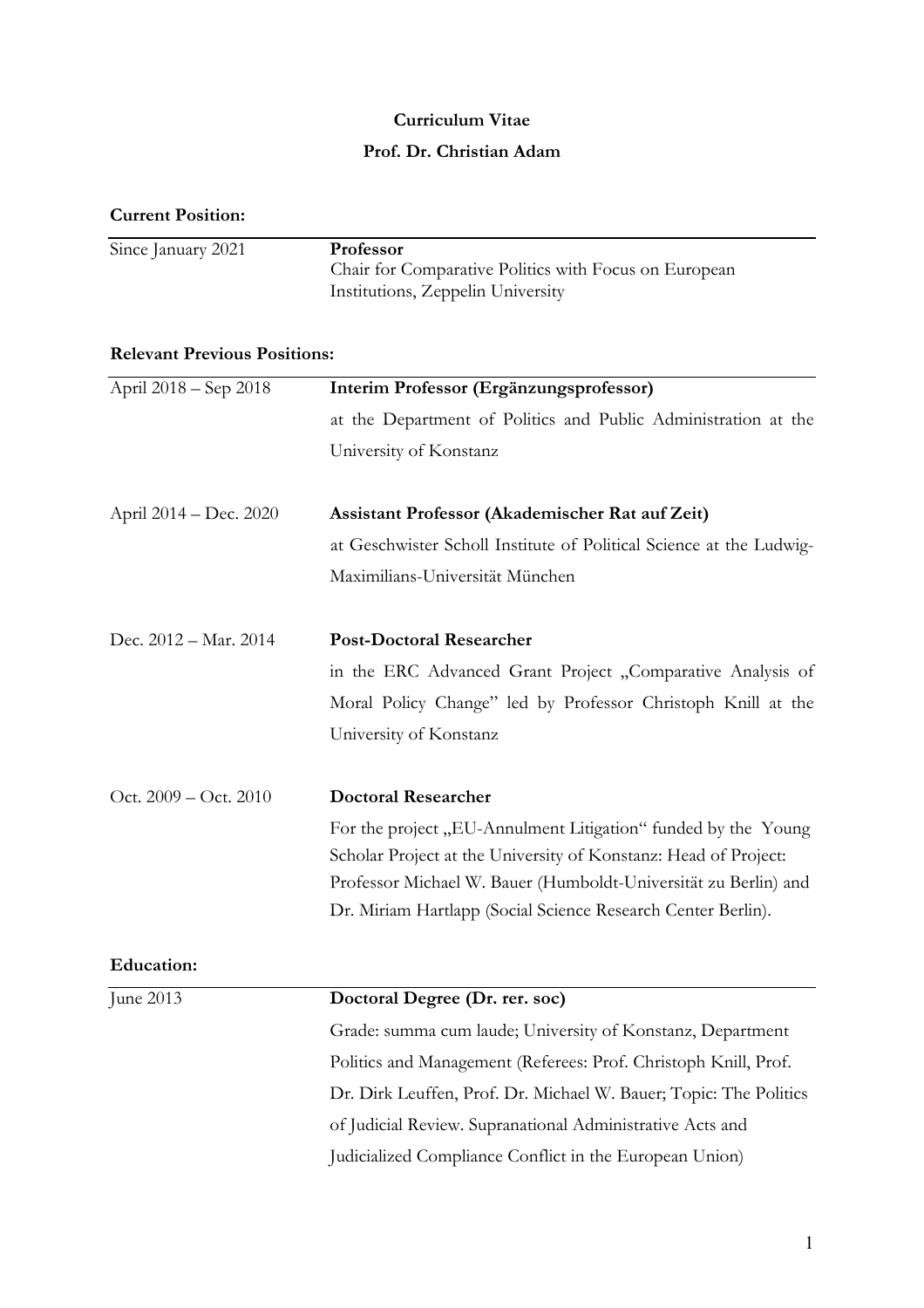| September 2009   | <b>CEMS Master in International Management</b>              |
|------------------|-------------------------------------------------------------|
|                  | University of St. Gallen (Switzerland) and London School of |
|                  | Economics and Political Science (UK)                        |
| September 2009   | M.A. in Internationalen Beziehungen und Governance          |
|                  | Grade 5,56 (very good)                                      |
|                  | University of St. Gallen (Switzerland)                      |
| April 2007       | <b>B.A.</b> in Politics und Management                      |
|                  | Grade: 1,4 (very good)                                      |
|                  | University of Konstanz (Germany)                            |
| Prizes & Awards: |                                                             |
| 2017             | Science Award, Bureaucracy' awarded by the Cologne Insti    |

| 2017 | <b>Science Award , Bureaucracy'</b> awarded by the Cologne Institute |
|------|----------------------------------------------------------------------|
|      | for Economic Research for the best publication on the topic of       |
|      | bureaucracy and its effects on politics and society: Jury: Prof. Dr. |
|      | Dr. h.c. mult. Renate Mayntz, Prof. Dr. Dr. h.c. mult. Martin        |
|      | Hellwig, Prof. Dr. Michael Hüther, Dr. Johannes Ludewig and Prof.    |
|      | Dr. Daniel Zimmer.                                                   |
|      |                                                                      |
| 2018 | Lasswell Prize for the best paper published in the journal           |
|      | <b>Policy Sciences</b> in 2018 for the Neglected Challenges to       |
|      | Evidence-Based Policy-Making: The Problem of Policy                  |

Accumulation. Policy Sciences 51 (3): 269-290 (with Yves

## **Grants & Fellowships**

| Oct. 2016 – Sep. 2017 | Center for Advanced Studies of the LMU Munich; Researcher as    |
|-----------------------|-----------------------------------------------------------------|
|                       | part of the Senior Researcher in Residence Team working on The  |
|                       | Implications of Increasing Policy Complexity for Democracy'     |
|                       |                                                                 |
| Feb. 2016 – Feb. 2017 | Funding by the Junior Researcher Fund of the LMU Munich         |
|                       | $(10.000)$ EUR) for the pilot study on the 'Impact of Discourse |
|                       | Quality on the Perceived Legitimacy of Policy Change'           |

Steinebach and Christoph Knill).